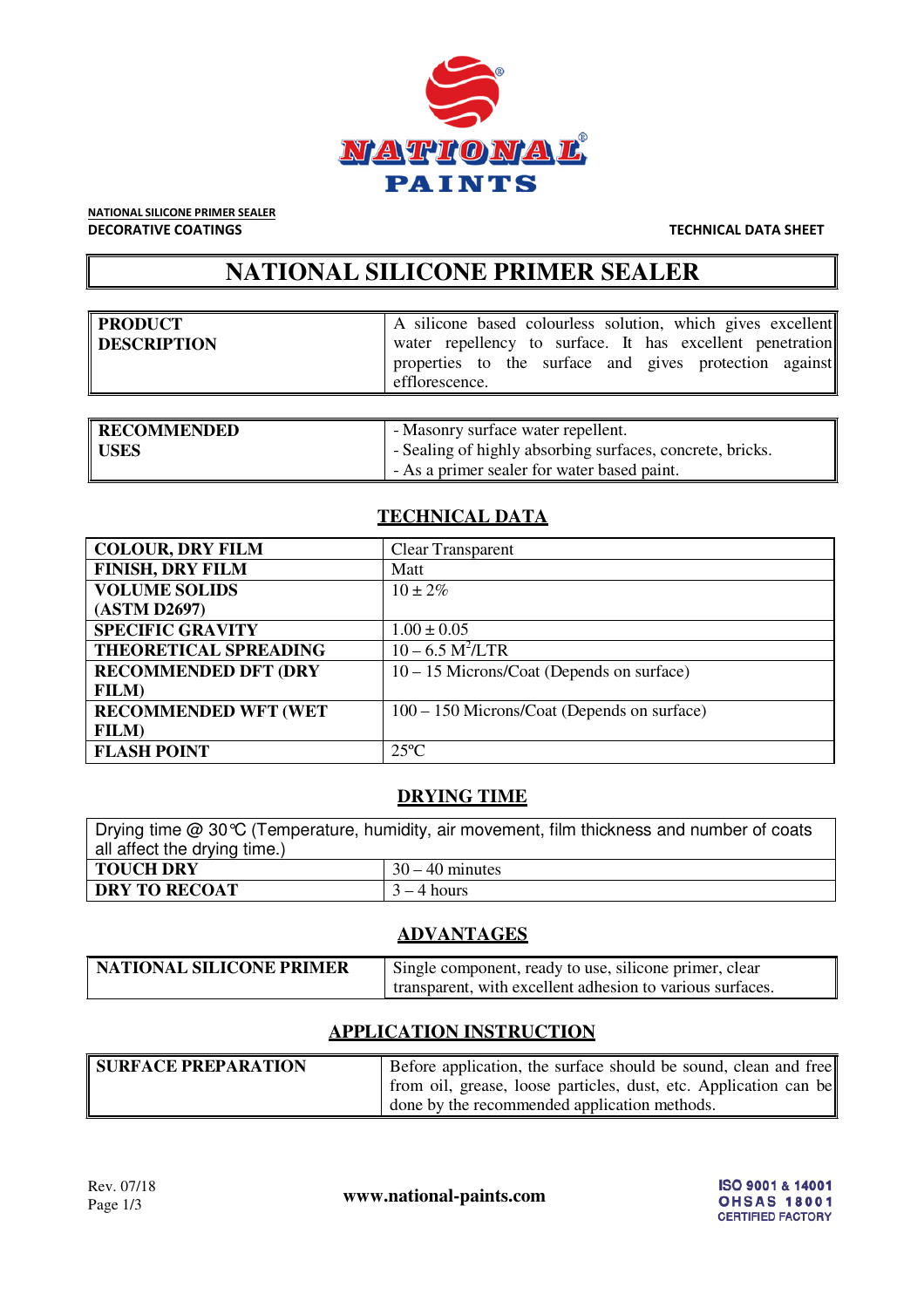

NATIONAL SILICONE PRIMER SEALER DECORATIVE COATINGS TECHNICAL DATA SHEET

## **APPLICATION DATA**

| <b>APPLICATION METHOD</b>       | Brush, Roller or Spray         |
|---------------------------------|--------------------------------|
| <b>CLEANING/THINNING</b>        | National Wash Primer Thinner   |
| <b>THINNER (VOLUME)</b>         | Ready to use                   |
| <b>CONV. SPRAY REQUIREMENTS</b> | Possible                       |
| <b>AIRLESS SPRAY</b>            | Pressure : As low as possible. |
| <b>REQUIREMENTS</b>             |                                |
| <b>NOZZLE SIZE</b>              | $0.017" - 0.020"$              |
| <b>MIXING RATIO (BY VOLUME)</b> | One pack                       |
| POT LIFE @ 30°c (100 ml)        | <b>NA</b>                      |

## **SYSTEM**

| <b>RECOMMENDED SYSTEM</b><br>To be applied on prepared surface. | National Silicone Primer Sealer   | $1-2$ coats           |
|-----------------------------------------------------------------|-----------------------------------|-----------------------|
|                                                                 | National Plastic Emulsion (OR)    | $1-2$ coats           |
|                                                                 | National Matt Emulsion (OR)       | $1 - 2 \text{ const}$ |
|                                                                 | Other National Recommended System |                       |

## **ADDITIONAL DATA**

| <b>SHELF LIFE @ 30°C</b> | 18 months, in original sealed container, with proper storage |
|--------------------------|--------------------------------------------------------------|
|                          | conditions.                                                  |

## **HEALTH & SAFETY**

| <b>SAFETY</b>      | As a general rule, avoid skin and eye contact by wearing         |  |
|--------------------|------------------------------------------------------------------|--|
| <b>PRECAUTIONS</b> | overalls, gloves, goggles, and mask etc. Spillage on skin should |  |
|                    | immediately be removed by thorough washing with water and        |  |
|                    | soap or suitable cleaner. Eye should be flushed with fresh       |  |
|                    | water. Avoid inhalation of vapours and paint mist by wearing     |  |
|                    | suitable mask. In the event of ingestion and eye contact, seek   |  |
|                    | medical attention immediately. Painting must be carried out in   |  |
|                    | well-ventilated area.                                            |  |
|                    | This product contains flammable materials and should be kept     |  |
|                    | away from the sparks and open flames, smoking in the area        |  |
|                    | should not be permitted. Local safety regulations should be      |  |
|                    | followed.                                                        |  |